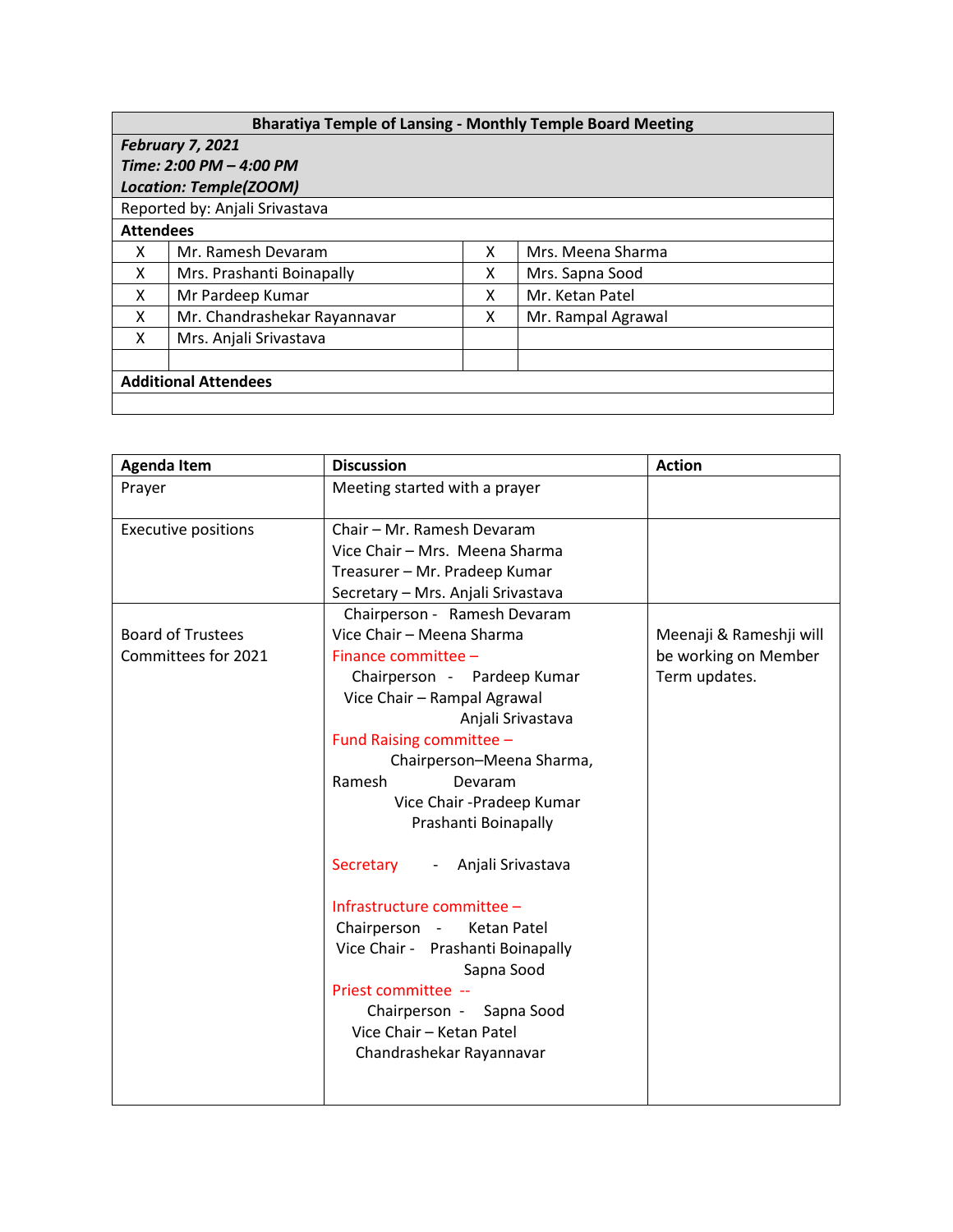|                                                 | Pooja committee -<br>Chairperson - Meena Sharma<br>Vice chair - Anjali Srivastava<br>Chandrashekar<br>Rayannavar<br>Rampal<br>Agrawal<br><b>Outreach committee -</b><br>Chairperson - Prashanti<br><b>Boinapally</b><br>Vice chair - Ketan Patel<br>Rampal Agrawal<br><b>Youth Committee -</b><br>Chairperson-Chandrashekhar<br>Raynnavar<br>Vice chair -- Sapna Sood<br>Ketan Patel |                                                                                                                                                                                                                                                                                 |
|-------------------------------------------------|--------------------------------------------------------------------------------------------------------------------------------------------------------------------------------------------------------------------------------------------------------------------------------------------------------------------------------------------------------------------------------------|---------------------------------------------------------------------------------------------------------------------------------------------------------------------------------------------------------------------------------------------------------------------------------|
| Finance Update                                  | Rameshji communicated the financial<br>status. \$300,000 should be our projected<br>Revenue for this year.<br>LEAP grant follow up documentation in<br>regards to spending \$10,000, was submitted<br>by Prashanti                                                                                                                                                                   | PPP2 loan application in<br>process. Pradeepji will<br>update us.                                                                                                                                                                                                               |
| Infrastructure & Operations<br>Committee update | Security cameras - Information gathered by<br>Pardeepji. The timeline and funds<br>availability will be considering factors in<br>taking the decision.<br>Electrical outlet installed in the audio room<br>by professional.                                                                                                                                                          | System needs to be<br>tested by Ketanji.<br>Ketanji will be looking<br>for new TV in the<br>hallway.<br>Email will be sent to<br>General Body that the<br>trustees want to<br>increase the<br>Infrastructure Spend<br>limit from \$250 to \$1500<br>without Boards<br>approval. |
| Priest Committee updates                        | 1. Priest committee meeting done on 1/24<br>2. Outside puja guidelines discussed and<br>given to the Priests<br>3. Disclaimer discussed and Priests were<br>asked to review and sign. Both the priests<br>refused to accept the outside puja. So, at<br>present only 3 categories of outside pujas                                                                                   |                                                                                                                                                                                                                                                                                 |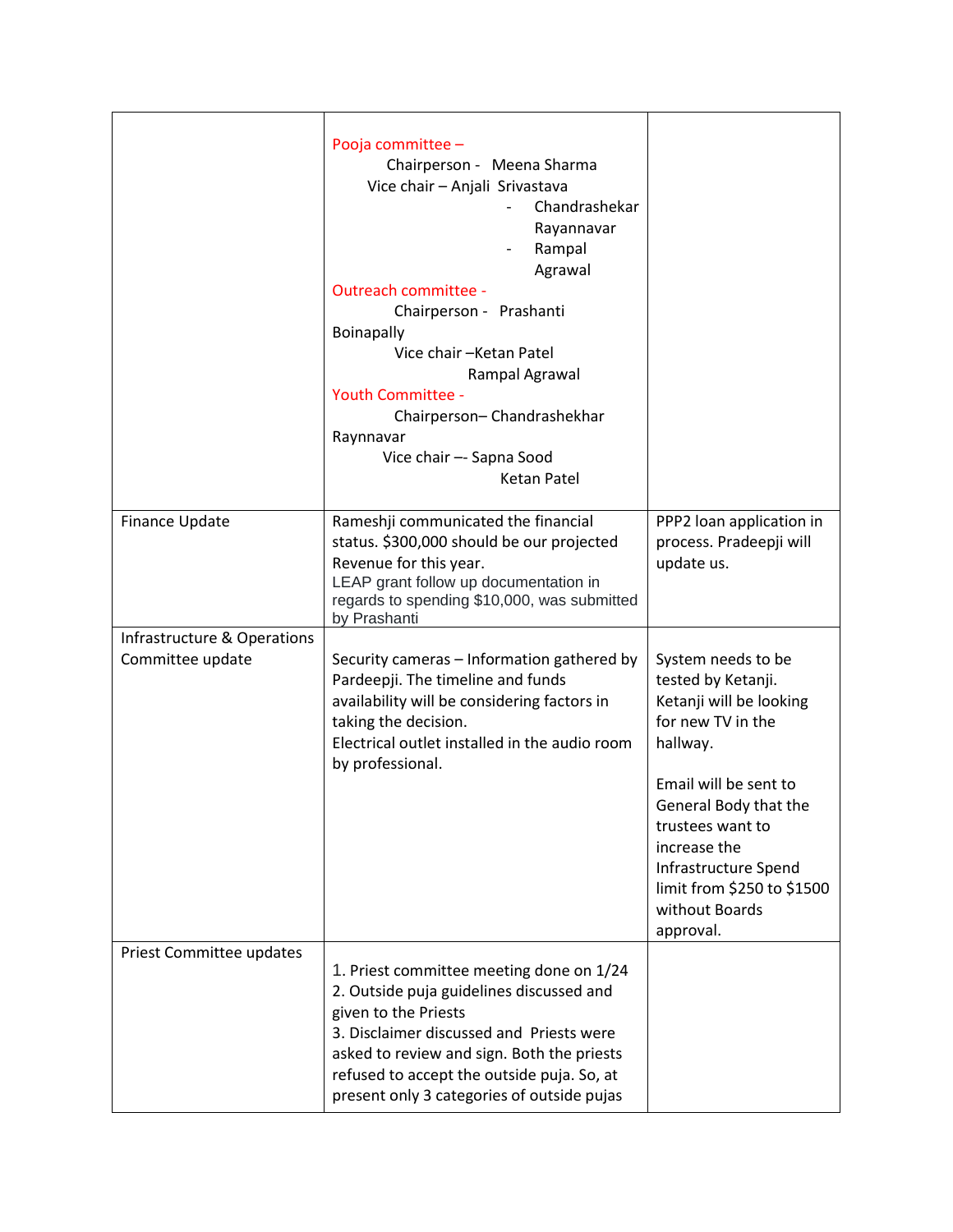|                                                       | will be performed: Bhumi, Wedding and                                                                                                                                                                                                                                                                                                                                                                                                                                                                                                                                                                  |                                                                                                                                                                                                                   |
|-------------------------------------------------------|--------------------------------------------------------------------------------------------------------------------------------------------------------------------------------------------------------------------------------------------------------------------------------------------------------------------------------------------------------------------------------------------------------------------------------------------------------------------------------------------------------------------------------------------------------------------------------------------------------|-------------------------------------------------------------------------------------------------------------------------------------------------------------------------------------------------------------------|
|                                                       | death related services.                                                                                                                                                                                                                                                                                                                                                                                                                                                                                                                                                                                |                                                                                                                                                                                                                   |
| Pooja/ Religious Committee<br>Updates                 | - Coordinator Mathi Ramchandran<br>informed that there will be only morning<br>regular Ganesh Abhishek if Sankathara<br>Chaturthy falls on Sunday. The change will<br>be notified in advance thru<br>announcements.<br>-- Due to Covid, modified Shivratri &<br>Mata ki Chawki plans were presented.<br>- Sponsor of 1st Sunday Pooja can be<br>shown on FB live, if present in the temple.<br>Discussion-Priests should enchant the<br>mantras instead of audio sound system.<br>Also, Priests should only ask Gotras of<br>devotees who have sponsored and Paid for<br>the poojas and not everyone.  | Meenaji will send email<br>to the priests regarding<br>gotras<br>Religious Committee is<br>still working on the<br>upcoming programmes.                                                                           |
| <b>Community Outreach</b><br><b>Committee Updates</b> | All the FB live events/ pujas coordinated<br>with priests - Starting Jan 2021 BTL is<br>telecasting Temples regularly scheduled<br>weekly abhishekams, monthly<br>Sathyanarayana Pujas, monthly Krithikai<br>Pujas, monthly Sankatahara Chathurthi<br>Pujas, monthly First Sunday Puja, &<br>monthly Third Sunday Hawan.<br>2. Special events/ Pujas are being<br>telecasted live based on the coordinators<br>request and puja committee/ outreach<br>committee approval based on needs.<br>Accountability and email ids discussed,<br>board agreed that this needs to be done for<br>every committee | Ramesh/Pardeep is to<br>create unique gmail id's<br>or domain id's for every<br>committee based on our<br>domain capacity<br>discussion.<br>An event in April will be<br>picked where the<br>Trustees can present |